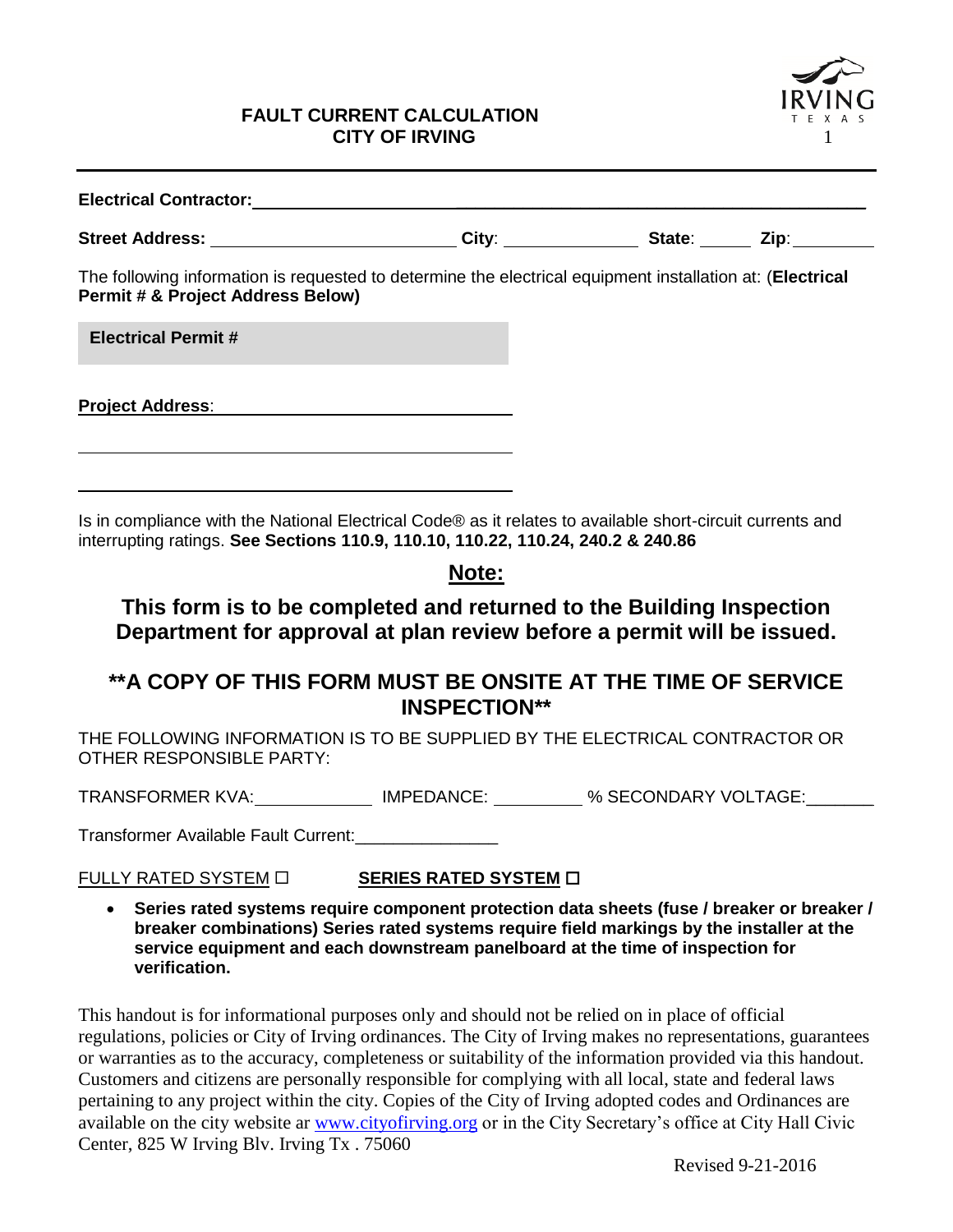#### **FAULT CURRENT CALCULATION CITY OF IRVING** 2



## **FROM TRANSFORMER TO AUXILIARY GUTTER / TAP CAN / METER**

TYPE OF CONDUCTORS  $\Box$  COPPER  $\Box$  ALUMINUM SIZE OF CONDUCTORS: LENGTH OF CONDUCTORS FROM TRANSFORMER TO AUXILARY GUTTER:

TYPE OF CONDUIT  $\Box$  NONMAGETIC  $\Box$ STEEL NUMBER OF CONDUCTORS PER PHASE: Available Fault Current \_\_\_\_\_\_\_\_\_\_\_

## **FROM AUXILIARY GUTTER / TAP CAN / METER TO THE SERVICE DISCONNECT**

TYPE OF CONDUCTORS  $\Box$  COPPER  $\Box$  ALUMINUM SIZE OF CONDUCTORS: LENGTH OF CONDUCTORS FROM TRANSFORMER/ TAP CAN TO AUXILARY GUTTER: \_\_\_\_\_\_\_\_ft TYPE OF CONDUIT  $\Box$  METALLIC  $\Box$  NON-METALLIC  $\Box$ NUMBER OF CONDUCTORS PER PHASE: Available Fault Current \_\_\_\_\_\_\_\_\_\_\_\_

# **FROM THE SERVICE DISCONNECT TO THE PANEL**

|                                                                                   |  |  | TYPE OF CONDUCTORS $\Box$ COPPER $\Box$ ALUMINUM SIZE OF CONDUCTORS: |  |
|-----------------------------------------------------------------------------------|--|--|----------------------------------------------------------------------|--|
| LENGTH OF CONDUCTORS FROM THE DISCONNECT TO THE PANEL: ft                         |  |  |                                                                      |  |
| TYPE OF CONDUIT $\square$ METALLIC $\square$ NON-METALLIC $\square$               |  |  |                                                                      |  |
|                                                                                   |  |  |                                                                      |  |
| FROM PANEL #1 TO PANEL #                                                          |  |  |                                                                      |  |
|                                                                                   |  |  | TYPE OF CONDUCTORS $\Box$ COPPER $\Box$ ALUMINUM SIZE OF CONDUCTORS: |  |
| LENGTH OF CONDUCTORS FROM THE 1 <sup>ST</sup> PANEL TO THE 2 <sup>ND</sup> PANEL: |  |  |                                                                      |  |
| TYPE OF CONDUIT $\square$ METALLIC $\square$ NON-METALLIC $\square$               |  |  |                                                                      |  |
| NUMBER OF CONDUCTORS PER PHASE:                                                   |  |  | Available Fault Current _________                                    |  |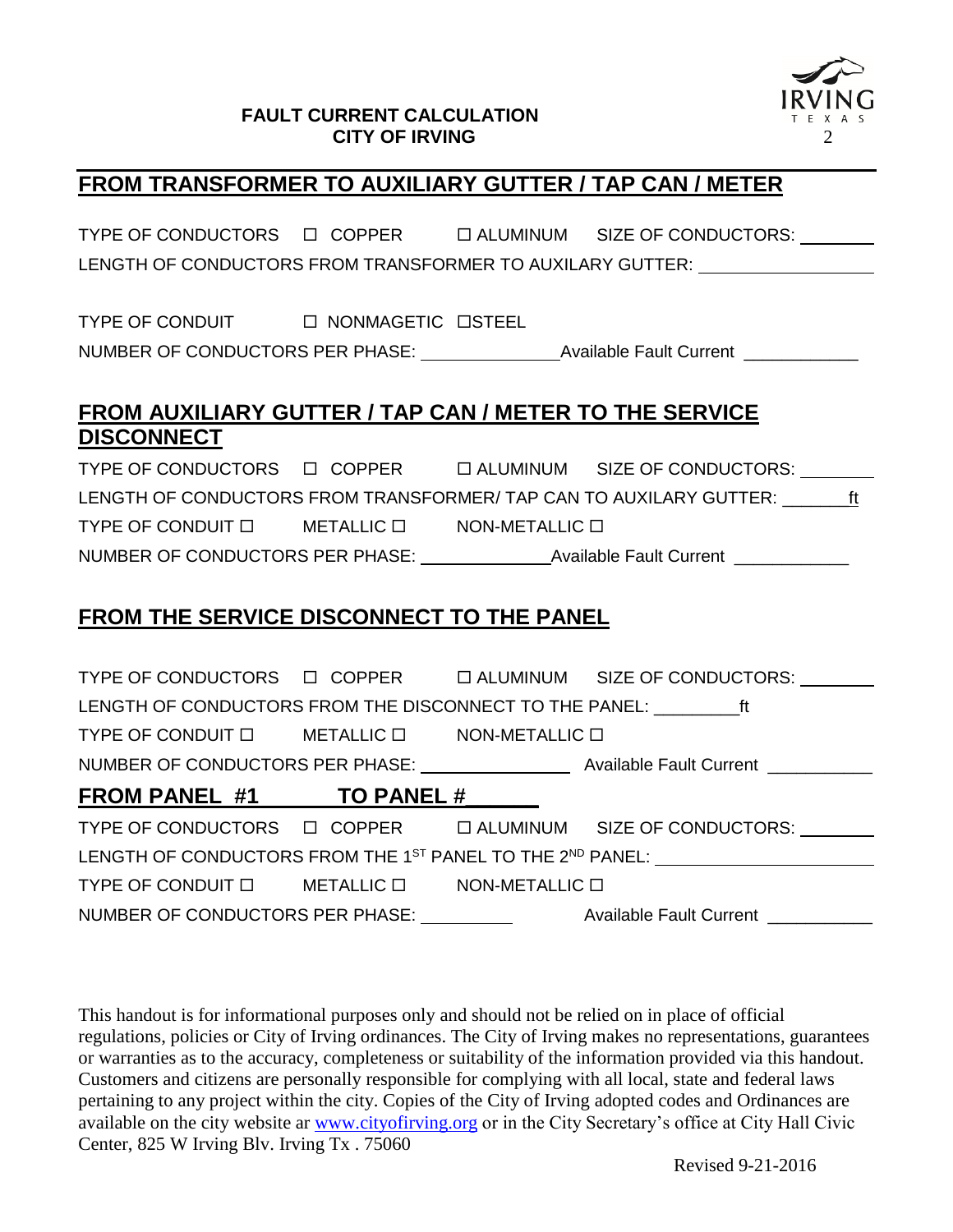#### **FAULT CURRENT CALCULATION CITY OF IRVING** 3



#### FROM PANEL #  $TO$  PANEL #

TYPE OF CONDUCTORS  $\Box$  COPPER  $\Box$  ALUMINUM SIZE OF CONDUCTORS: LENGTH OF CONDUCTORS FROM THE 1<sup>ST</sup> PANEL TO THE 2<sup>ND</sup> PANEL: **FILL** TYPE OF CONDUIT  $\Box$  METALLIC  $\Box$  NON-METALLIC  $\Box$ NUMBER OF CONDUCTORS PER PHASE: Available Fault Current **Auchen** 

### **Data Sheet For Fully Rated or Series Rated Systems**

| Item           | <b>Location of Short</b><br><b>Circuit Current</b>          | <b>Short-Circuit</b><br>Current<br>(Calculation) | <b>Overcurrent Device</b><br><b>Ampere Rating</b><br>$(15-4,000 \, \text{Amps})$ | <b>Overcurrent Device</b><br><b>Interrupting Rating</b><br>$(10,000 - 100,000$ amps) |
|----------------|-------------------------------------------------------------|--------------------------------------------------|----------------------------------------------------------------------------------|--------------------------------------------------------------------------------------|
| $\mathbf{1}$   | At Transformer<br>Secondary Terminals<br>(Infinite Primary) |                                                  | NA                                                                               | NA                                                                                   |
|                | At the Tap Can or<br>Wireway                                |                                                  | NA                                                                               | NA                                                                                   |
| 2              | On Line side of Main<br>Service Equipment                   |                                                  |                                                                                  |                                                                                      |
| $\mathfrak{Z}$ | At Panel                                                    |                                                  |                                                                                  |                                                                                      |
| $\overline{4}$ | At Panel                                                    |                                                  |                                                                                  |                                                                                      |
| 5              | At Panel                                                    |                                                  |                                                                                  |                                                                                      |
| 6              | At Panel                                                    |                                                  |                                                                                  |                                                                                      |
| $\overline{7}$ | At Panel ___________                                        |                                                  |                                                                                  |                                                                                      |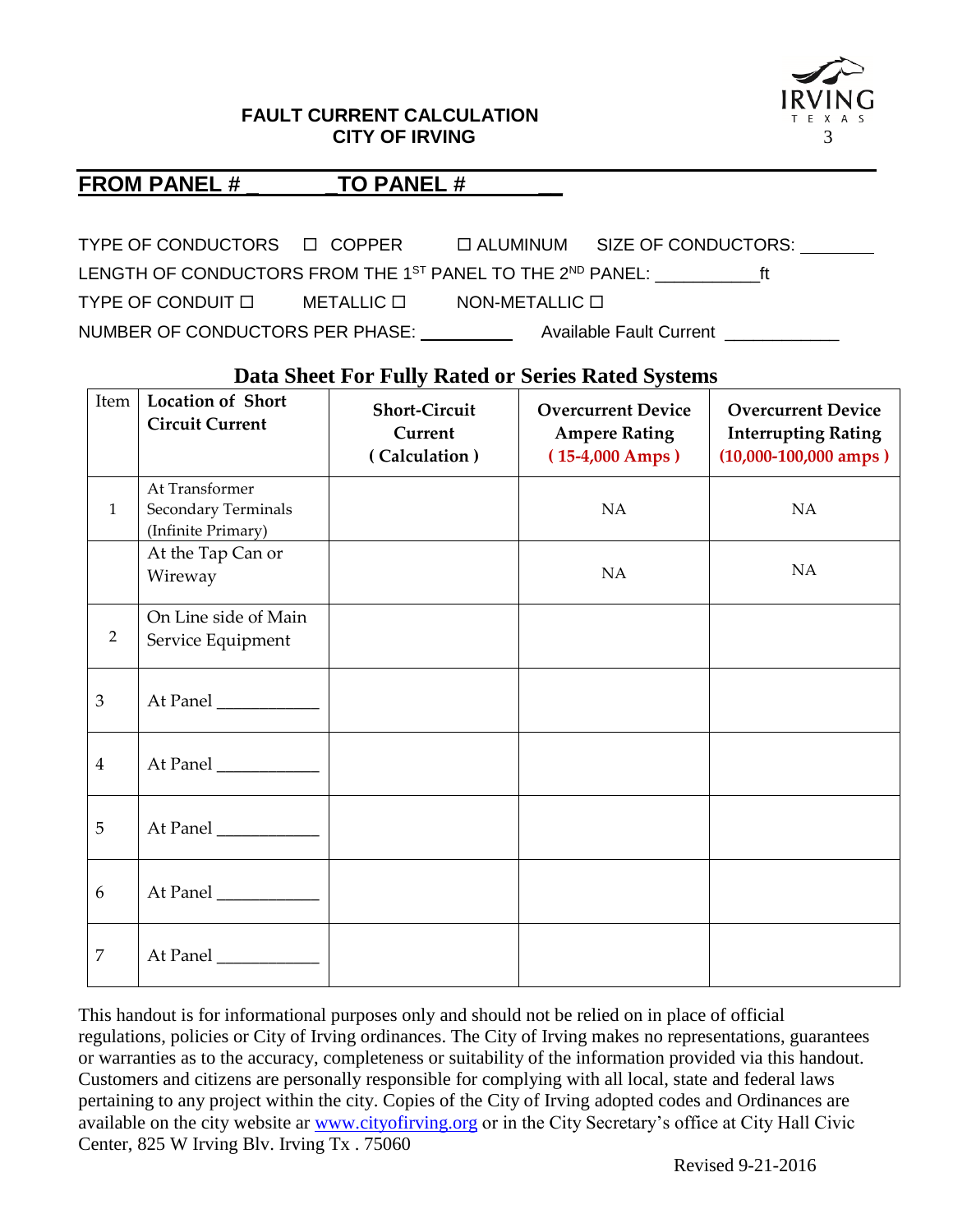

#### **FAULT CURRENT CALCULATION CITY OF IRVING**

| FUSE TYPE OR BREAKER TYPE _______________                                                                                                                                                 |  |  |  |  |
|-------------------------------------------------------------------------------------------------------------------------------------------------------------------------------------------|--|--|--|--|
| FUSE SIZE OR BREAKER SIZE ________________                                                                                                                                                |  |  |  |  |
|                                                                                                                                                                                           |  |  |  |  |
|                                                                                                                                                                                           |  |  |  |  |
| PANELBOARD(S) □ MAIN BREAKER □ MLO                                                                                                                                                        |  |  |  |  |
|                                                                                                                                                                                           |  |  |  |  |
| MAIN BREAKER AIC RATING _____________________                                                                                                                                             |  |  |  |  |
| BRANCH BREAKER AIC RATING _______________                                                                                                                                                 |  |  |  |  |
| The undersigned is responsible for all values given and must be the Master Electrician<br>for the Electrical Contracting Company or the Electrical Engineer of record for the<br>project. |  |  |  |  |
|                                                                                                                                                                                           |  |  |  |  |
|                                                                                                                                                                                           |  |  |  |  |
|                                                                                                                                                                                           |  |  |  |  |
| <b>Contact Email</b>                                                                                                                                                                      |  |  |  |  |

The information provided in this form is for meeting the NEC 110.24 Available Fault Current

# **Please Email a copy of this form to the Electrical Division:**

Chief Electrical Inspector -James Hathorn- [jhathorn@cityofirving.org](mailto:jhathorn@cityofirving.org)

Marino Enriquez- [menriquez@cityofirving.org](mailto:menriquez@cityofirving.org)

Darnell Tucker- [dtucker@cityofirving.org](mailto:dtucker@cityofirving.org)

This handout is for informational purposes only and should not be relied on in place of official regulations, policies or City of Irving ordinances. The City of Irving makes no representations, guarantees or warranties as to the accuracy, completeness or suitability of the information provided via this handout. Customers and citizens are personally responsible for complying with all local, state and federal laws pertaining to any project within the city. Copies of the City of Irving adopted codes and Ordinances are available on the city website ar [www.cityofirving.org](http://www.cityofirving.org/) or in the City Secretary's office at City Hall Civic Center, 825 W Irving Blv. Irving Tx . 75060

Revised 9-21-2016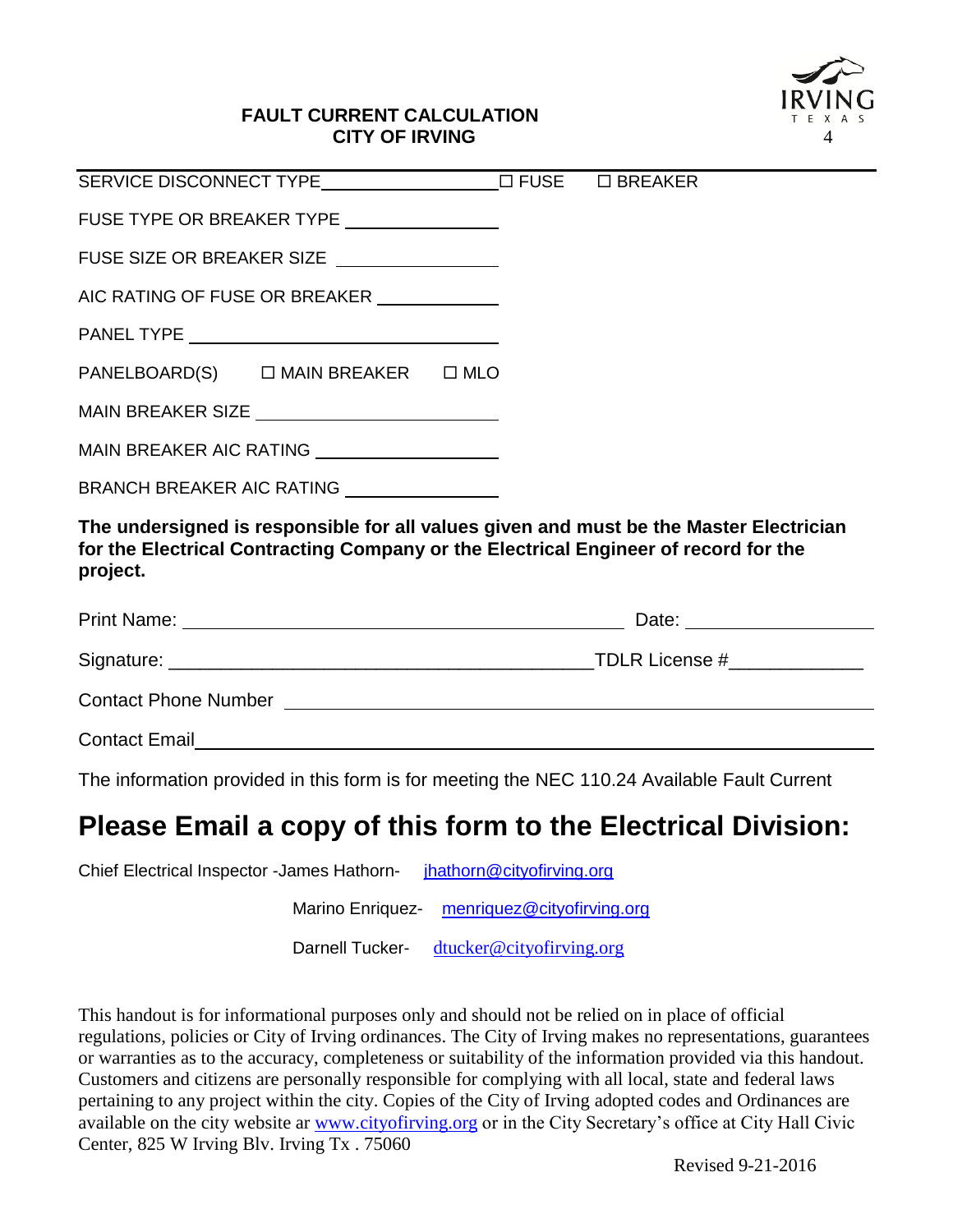

#### **Additional Space As Needed For More Panel Locations-Copy And Paste**

# **FROM PANEL # \_ \_TO PANEL # \_\_**

TYPE OF CONDUCTORS  $\Box$  COPPER  $\Box$  ALUMINUM SIZE OF CONDUCTORS: LENGTH OF CONDUCTORS FROM THE 1<sup>ST</sup> PANEL TO THE 2<sup>ND</sup> PANEL: **FILL** TYPE OF CONDUIT  $\Box$  METALLIC  $\Box$  NON-METALLIC  $\Box$ NUMBER OF CONDUCTORS PER PHASE: \_\_\_\_\_\_\_\_\_\_\_\_\_ Available Fault Current \_\_\_\_\_\_\_\_\_\_

## **FROM PANEL # \_ \_TO PANEL # \_\_**

TYPE OF CONDUCTORS  $\Box$  COPPER  $\Box$  ALUMINUM SIZE OF CONDUCTORS: LENGTH OF CONDUCTORS FROM THE 1<sup>ST</sup> PANEL TO THE 2<sup>ND</sup> PANEL: **FILL CONDUCTORS** FROM THE 1<sup>ST</sup> PANEL PANEL: TYPE OF CONDUIT  $\Box$  METALLIC  $\Box$  NON-METALLIC  $\Box$ NUMBER OF CONDUCTORS PER PHASE: Available Fault Current

## **FROM PANEL # \_ \_TO PANEL # \_\_**

TYPE OF CONDUCTORS  $\Box$  COPPER  $\Box$  ALUMINUM SIZE OF CONDUCTORS: LENGTH OF CONDUCTORS FROM THE 1<sup>ST</sup> PANEL TO THE 2<sup>ND</sup> PANEL: **FILL CONDUCTORS** FROM THE 1<sup>ST</sup> PANEL PANEL: TYPE OF CONDUIT  $\Box$  METALLIC  $\Box$  NON-METALLIC  $\Box$ NUMBER OF CONDUCTORS PER PHASE: \_\_\_\_\_\_\_\_\_\_\_\_ Available Fault Current \_\_\_\_\_\_\_\_\_\_\_ **FROM PANEL # TO PANEL #** 

TYPE OF CONDUCTORS  $\Box$  COPPER  $\Box$  ALUMINUM SIZE OF CONDUCTORS: LENGTH OF CONDUCTORS FROM THE 1<sup>ST</sup> PANEL TO THE 2<sup>ND</sup> PANEL: **FRAMEL** 1 TYPE OF CONDUIT  $\Box$  METALLIC  $\Box$  NON-METALLIC  $\Box$ NUMBER OF CONDUCTORS PER PHASE: \_\_\_\_\_\_\_\_\_\_\_\_ Available Fault Current \_\_\_\_\_\_\_\_\_\_\_